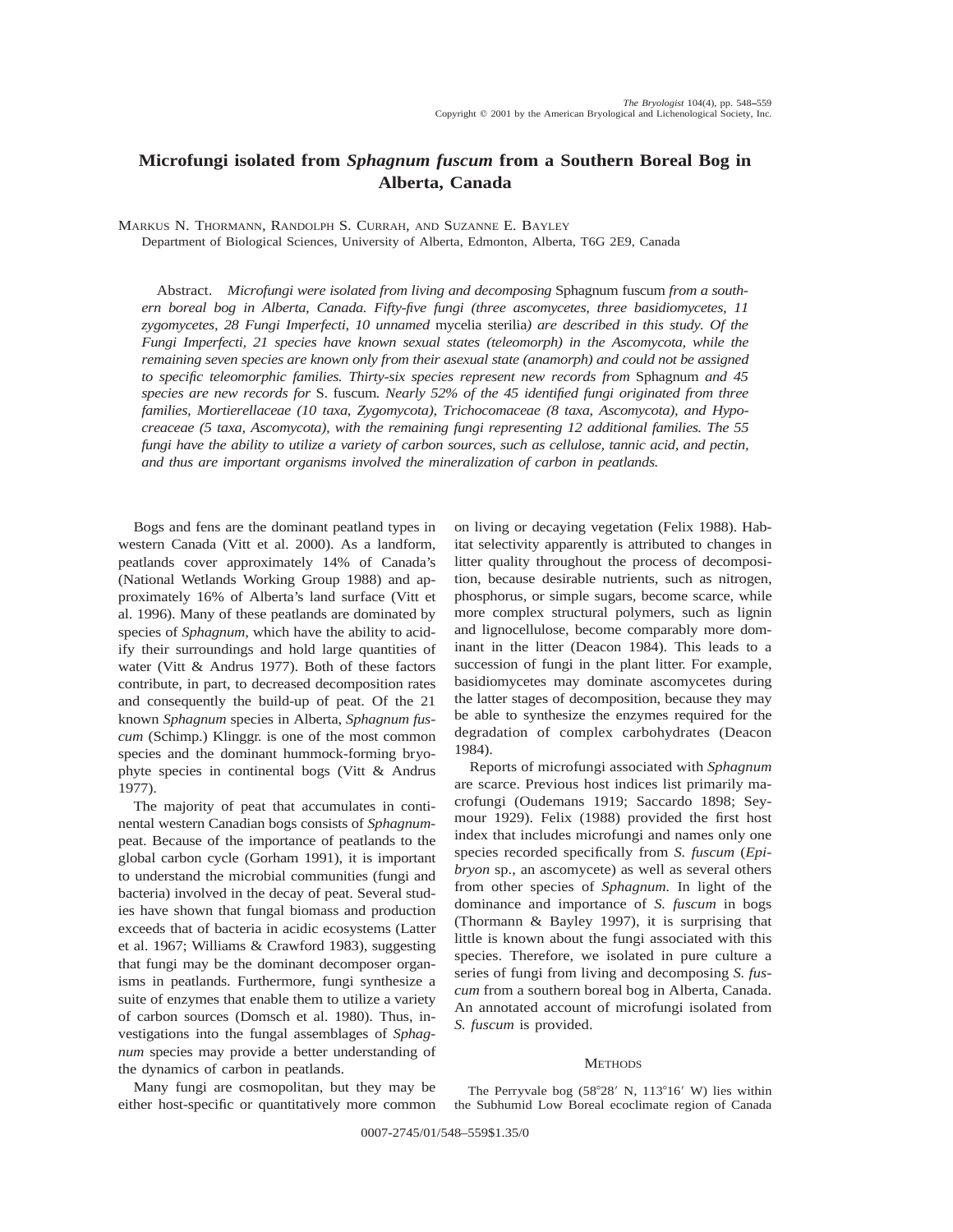(Ecoregions Working Group 1989) and is dominated by *Picea mariana* (Mill.) BSP., *Vaccinium vitis-idaea* L., *Rhododendron groenlandicum* (Oeder) Kron & Judd, and *S. fuscum.* A more detailed site description with respect to vegetation composition and surface water chemistry is elsewhere (Thormann et al. 1999*b*, 2001).

The top three cm of approximately 20 individual, healthy-looking, living *S. fuscum* plants were collected in early May, July, and September 1997. A two-year decomposition study using nylon mesh bags  $(3 \times 6 \text{ cm}, \text{ one mm})$ gauge) was initiated in early September 1997. Between five and eight individual fresh *S. fuscum* plants (top 3 cm) were placed into each of the decomposition bags. These bags were returned to the bog and placed horizontally approximately two cm below the peat surface. Sets of triplicate decomposition bags with decomposing *S. fuscum* were retrieved after 20 and 50 d in 1997, after eight and 12 months in May and September 1998, and after 20 and 24 months in May and September 1999.

The *S. fuscum* was cleaned by removing roots and other plant tissues using fine forceps and a dissecting microscope. Each of ten randomly selected and cleaned segments of *S. fuscum* was cut with a flame-sterilized scalpel into approximately 10 smaller segments (approximately  $0.5 \times 0.5$  cm in size). These were surface-sterilized for five minutes in 10% hydrogen peroxide and washed with distilled water  $(d-H_2O)$  prior to placing them on Potato Dextrose Agar (PDA, 39.0 g Difco potato dextrose agar, 1.0 liter d-H<sub>2</sub>O), PDA with rose bengal  $(0.03\%$ , a general fungal growth inhibitor), PDA with benomyl (0.0002%, selective for basidiomycetes), and Mycobiotic agar<sup>®</sup> (MYC, containing cycloheximide, 35.6 g Difco mycobiotic agar, 1.0 liter d- $H_2O$ , selective for uncommon groups of ascomycetes e.g., fungi belonging to the Onygenales and Microascales). All media were amended with oxytetracycline (0.01%) to suppress bacterial growth. Plates were incubated at room temperature in the dark. Primary isolation plates were examined daily for the first two weeks, weekly for the following six months, and monthly for the following two years. Fungi were sub-cultured onto Malt Extract Agar (MEA, 15.0 g Difco malt extract agar,  $20.0$  g Difco agar,  $1.0$  liter d-H<sub>2</sub>O) as soon as they grew from the plant material. For examination of microscopic morphology, slide cultures on mixed cereal agar (Pablum<sup>®</sup>, H. J. Heinz Company of Canada Ltd., 100.0 g mixed cereal, 15.0 g Difco agar, 1.0 liter d-H<sub>2</sub>O) were prepared and mounted in polyvinyl alcohol and lactofuchsin (Sigler 1993).

Morphological dimensions are given as means with ranges as ''(smallest dimension)-mean dimension-(largest dimension)". Means are based on  $\geq 10$  measurements in all cases. This notation style provides an indication of the minimum, mean, and maximum sizes of relevant morphological characters. Only distinguishing morphological and/ or cultural characteristics for each taxon are provided in the annotations. This permits the separation of each taxon from closely related taxa within the same genus isolated in this study. Information on the distribution, sources of isolates, and enzymatic capabilities of fungal taxa is provided where such data could be found. Enzymatic tests for cellulase, polyphenol oxidases, amylase, and gelatinase were performed for some taxa according to Hutchison (1990). The test for laccase followed Stalpers (1978).

Isolates were scored as individual records if they originated from different *S. fuscum* segments on the same primary isolation plate or from different primary isolation plates. Multiple isolates originating from the same plant segment on the same primary isolation plate were scored as a single record. Identified species are treated alphabetically by genus and species. *Mycelia sterilia* are listed following the identified taxa. Representative living cultures and/or permanent microscope slides have been deposited at the University of Alberta Microfungus Collection and Herbarium (UAMH), the University of Alberta Cryptogamic Herbarium (ALTA), and the Centraalbureau voor Schimmelcultures (CBS).

#### RESULTS AND DISCUSSION

Two hundred sixty-two records of fungi were obtained from living (88 records) and decomposing (174 records) *S. fuscum* from May 1997 to September 1999. We identified 45 species, including three ascomycetes, two basidiomycetes, 28 mitosporic fungi (fungi that reproduce asexually via the formation of spores, or conidia), and 11 zygomycetes (Table 1). Forty-one of the 45 species represent new records for *Sphagnum.* These 45 species represent 250 of the 262 records obtained from *S. fuscum* in this study. The remaining 12 records  $(< 5\%)$  were sterile and could not be named; however, they were described based on morphological, physiological, and cultural characters. Molecular techniques may elucidate their identities or relationships to other fungal taxa.

Most of these species are common soil fungi, such as *Penicillium thomii, Trichoderma viride, Trichoderma harzianum, Mortierella ramanniana,* and *Mucor hiemalis* (Table 1), and are related to microfungi that have been isolated from peat in previous studies (Christensen & Whittingham 1965; Dal Vesco 1974–75; Dooley & Dickinson 1971; McLennan & Ducker 1954; Nilsson et al. 1992; Thrower 1954). Furthermore, *T. viride* and *Verticillium bulbillosum* have been isolated previously from another *Sphagnum* species, *Sphagnum magellanicum* Brid. (Dickinson & Maggs 1974), and *T. harzianum* has been shown to cause mass losses in the same *Sphagnum* species (Czastukhin 1967).

Three basidiomycetes were isolated from living *S. fuscum* (one from a May sample, *Bjerkandera adusta*; two from July samples, basidiomycete spp. 1 and 2). Only one of the two unidentified basidiomycete isolates produced clamp connections, a characteristic unique to basidiomycetes; however, colony characteristics, such as cottony-wooly aerial mycelium, bleached growth medium on the colony reverse, and sweet odor, are sufficient to suggest their placement in the Basidiomycota. Additionally, all three taxa produced arthroconidia, a common vegetative propagule of saprophytic basidiomycetes (Hutchison 1989). Their role in living tissues of *S. fuscum* is unexplained. Although the focus of this investigation was microfungi, we also collected conspicuous, epigeous fruiting bodies of basidiomycetes. Most of these were fruiting bodies of known ectomycorrhizal fungi of *Picea,* such as spe-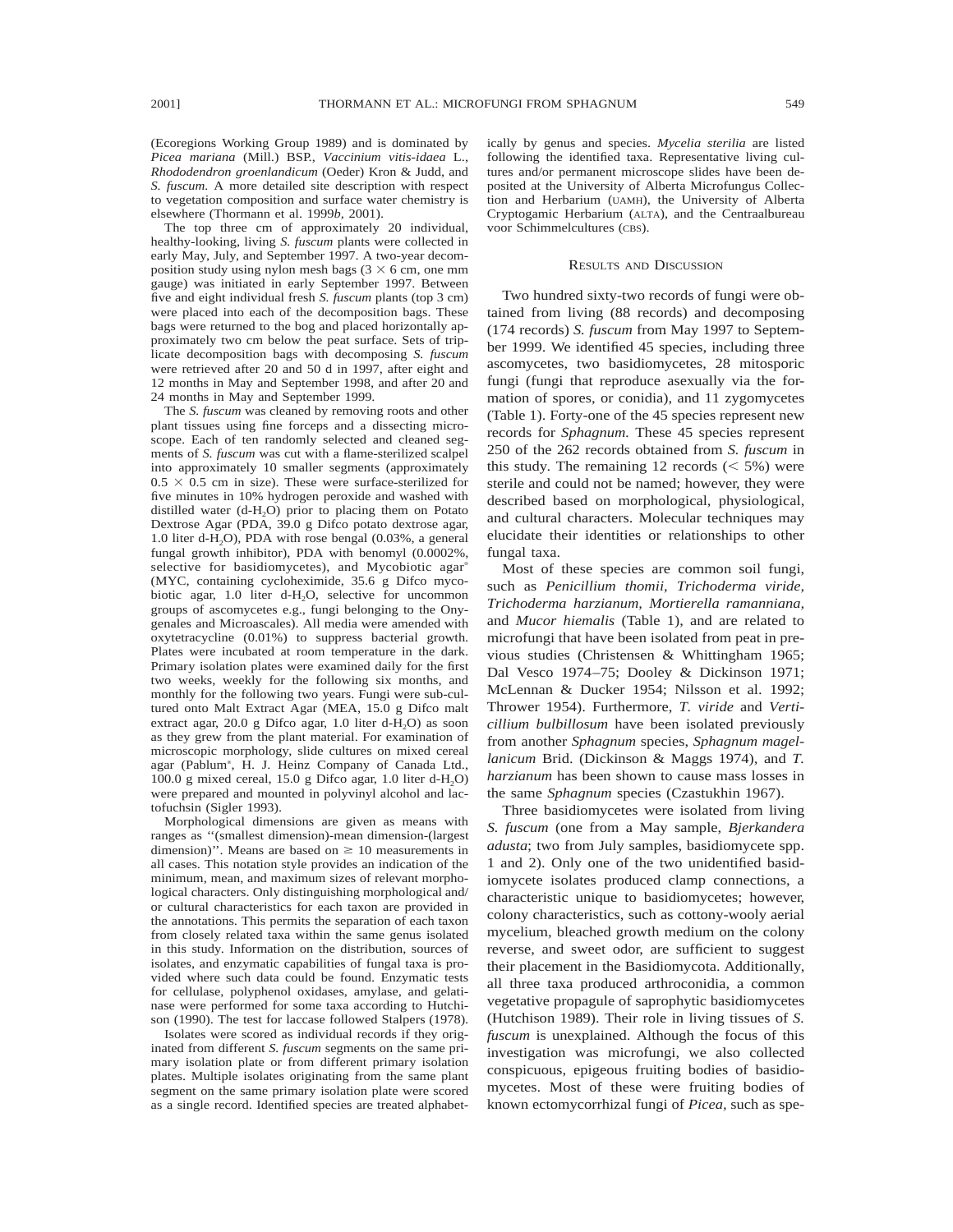|                    |              | Fungal classification |                                                                                                                                                                                                                              |                                                                                                                                                                                                                                                                                                                                                                                                                                                                                                                                                              |                                                                                                                                                                                        |
|--------------------|--------------|-----------------------|------------------------------------------------------------------------------------------------------------------------------------------------------------------------------------------------------------------------------|--------------------------------------------------------------------------------------------------------------------------------------------------------------------------------------------------------------------------------------------------------------------------------------------------------------------------------------------------------------------------------------------------------------------------------------------------------------------------------------------------------------------------------------------------------------|----------------------------------------------------------------------------------------------------------------------------------------------------------------------------------------|
| Division           | Order        | Family                | Fungi                                                                                                                                                                                                                        | Substrate                                                                                                                                                                                                                                                                                                                                                                                                                                                                                                                                                    | Accession number*                                                                                                                                                                      |
| Zygomycota         | Mucorales    | Mortierellaceae       | ramanniana var. ramanniana<br>ramamiana var. angulispora<br>Mortierella alpina<br>minutissima<br>M. verticillata<br>isabellina<br>renispora<br>horticola<br>M. elongata<br>humilis<br>M.<br>M.<br>M.<br>N.<br>M.<br>M.<br>N. | $\frac{2}{3}$<br>$I = \begin{bmatrix} 0 & 0 & 0 \\ 0 & 0 & 0 \\ 0 & 0 & 0 \\ 0 & 0 & 0 \\ 0 & 0 & 0 \\ 0 & 0 & 0 \\ 0 & 0 & 0 \\ 0 & 0 & 0 \\ 0 & 0 & 0 \\ 0 & 0 & 0 \\ 0 & 0 & 0 \\ 0 & 0 & 0 \\ 0 & 0 & 0 \\ 0 & 0 & 0 \\ 0 & 0 & 0 \\ 0 & 0 & 0 \\ 0 & 0 & 0 \\ 0 & 0 & 0 \\ 0 & 0 & 0 \\ 0 & 0 & 0 \\ 0 & 0 & 0 \\ 0 & 0 & 0 \\ 0 & 0 & 0 & 0 \\ 0$<br>1, D<br>$\Box$<br>$\Box$<br>$\frac{3}{6}$<br>$\overline{a}$<br>$\Box$<br>$\overline{\phantom{0}}$<br>$\Box$<br>$\Box \Box$<br>$\overline{\phantom{0}}$<br>$\Box$<br>$\overline{\phantom{0}}$<br>≏ | ALTA 10696<br>10689<br>ALTA 10694<br>ALTA 10695<br>10690<br>ALTA 10693<br>10686<br>ALTA 10692<br>10687<br>ALTA 10691<br>ALTA <sup>1</sup><br><b>ALTA</b><br><b>ALTA</b><br><b>ALTA</b> |
|                    |              | Mucoraceae            | Mucor hiemalis                                                                                                                                                                                                               | L 10, D 26                                                                                                                                                                                                                                                                                                                                                                                                                                                                                                                                                   | ALTA 10697                                                                                                                                                                             |
| Ascomycota         | Dothideales  | Sporormiaceae         | Sporormiella intermedia                                                                                                                                                                                                      | $\overline{\phantom{0}}$                                                                                                                                                                                                                                                                                                                                                                                                                                                                                                                                     | ALTA 10706                                                                                                                                                                             |
|                    | Microascales | Microascaceae         | Kernia retardata                                                                                                                                                                                                             | $L$ 2, $D$ 1                                                                                                                                                                                                                                                                                                                                                                                                                                                                                                                                                 | <b>UAMH 9613</b>                                                                                                                                                                       |
|                    | Sordariales  | Sordariaceae          | Sordaria finicola                                                                                                                                                                                                            | 4<br>$\overline{\phantom{0}}$                                                                                                                                                                                                                                                                                                                                                                                                                                                                                                                                | ALTA 10705, UAMH 9475                                                                                                                                                                  |
| Basidiomycota      | Poriales     | Coriolaceae           | Bjerkandera adusta                                                                                                                                                                                                           | $\overline{\phantom{0}}$<br>$\Box$                                                                                                                                                                                                                                                                                                                                                                                                                                                                                                                           |                                                                                                                                                                                        |
|                    | Unknown      | anamorphic fungi      | Basidiomycete sp. 1<br>Basidiomycete sp. 2                                                                                                                                                                                   | $\frac{1}{2}$<br>$\Box \Box$                                                                                                                                                                                                                                                                                                                                                                                                                                                                                                                                 | ALTA 10854<br>ALTA 10853                                                                                                                                                               |
| Fungi Imperfecti** | Dothideales  | Mycosphaerellaceae    | Cladosporium herbarum                                                                                                                                                                                                        | $\overline{ }$<br>$\overline{\phantom{0}}$                                                                                                                                                                                                                                                                                                                                                                                                                                                                                                                   | ALTA 10678                                                                                                                                                                             |
|                    | Eurotiales   | Trichocomaceae        | Paecilomyces marquandii<br>Penicillium funiculosum<br>P. purpurogenum<br>P. thomii<br>Aspergillus niger<br>P. montanense<br>A. versicolor<br>P. lividum                                                                      | $\circ$<br>4<br>$\Box$<br>$\Box$<br>$\Box$<br>o,<br>$\alpha$ <sup>-1</sup><br>4004<br>$\Box$<br>$\overline{a}$<br>$\Box$<br>$\overline{a}$<br>$\overline{\phantom{0}}$<br>$\overline{\phantom{0}}$<br>L                                                                                                                                                                                                                                                                                                                                                      | 10856<br>10855<br>10858<br>10859<br>10860<br>ALTA 10673<br>10674<br>10857<br>ALTA<br><b>ALTA</b><br><b>ALTA</b><br><b>ALTA</b><br><b>ALTA</b><br><b>ALTA</b><br><b>ALTA</b>            |
|                    | Hypocreales  | Hypocreaceae          | Fusarium aquaeductuum var. medium<br>Trichoderna aureoviride<br>$\begin{array}{l} T.\ polysporum \\ T.\ viride \end{array}$<br>T. harzianum                                                                                  | D <sub>12</sub><br>$\mathcal{L}$<br>$\frac{1}{2}$<br>$\frac{1}{1}$ , D<br>$\frac{1}{2}$<br>$\Box$<br>$\Box$<br>$\frac{1}{2}$<br>$\Box$<br>L                                                                                                                                                                                                                                                                                                                                                                                                                  | 10708<br>ALTA 10712<br>ALTA 10713<br>ALTA 10680<br>10707<br><b>ALTA</b><br><b>ALTA</b>                                                                                                 |
|                    | Leotiales    | Sclerotiniaceae       | Botrytis cinerea                                                                                                                                                                                                             | $\overline{D}$                                                                                                                                                                                                                                                                                                                                                                                                                                                                                                                                               | ALTA 10676                                                                                                                                                                             |
|                    | Onygenales   | Myxotrichaceae        | Oidiodendron maius                                                                                                                                                                                                           | $\overline{D}$                                                                                                                                                                                                                                                                                                                                                                                                                                                                                                                                               | ALTA 10700, UAMH 9749                                                                                                                                                                  |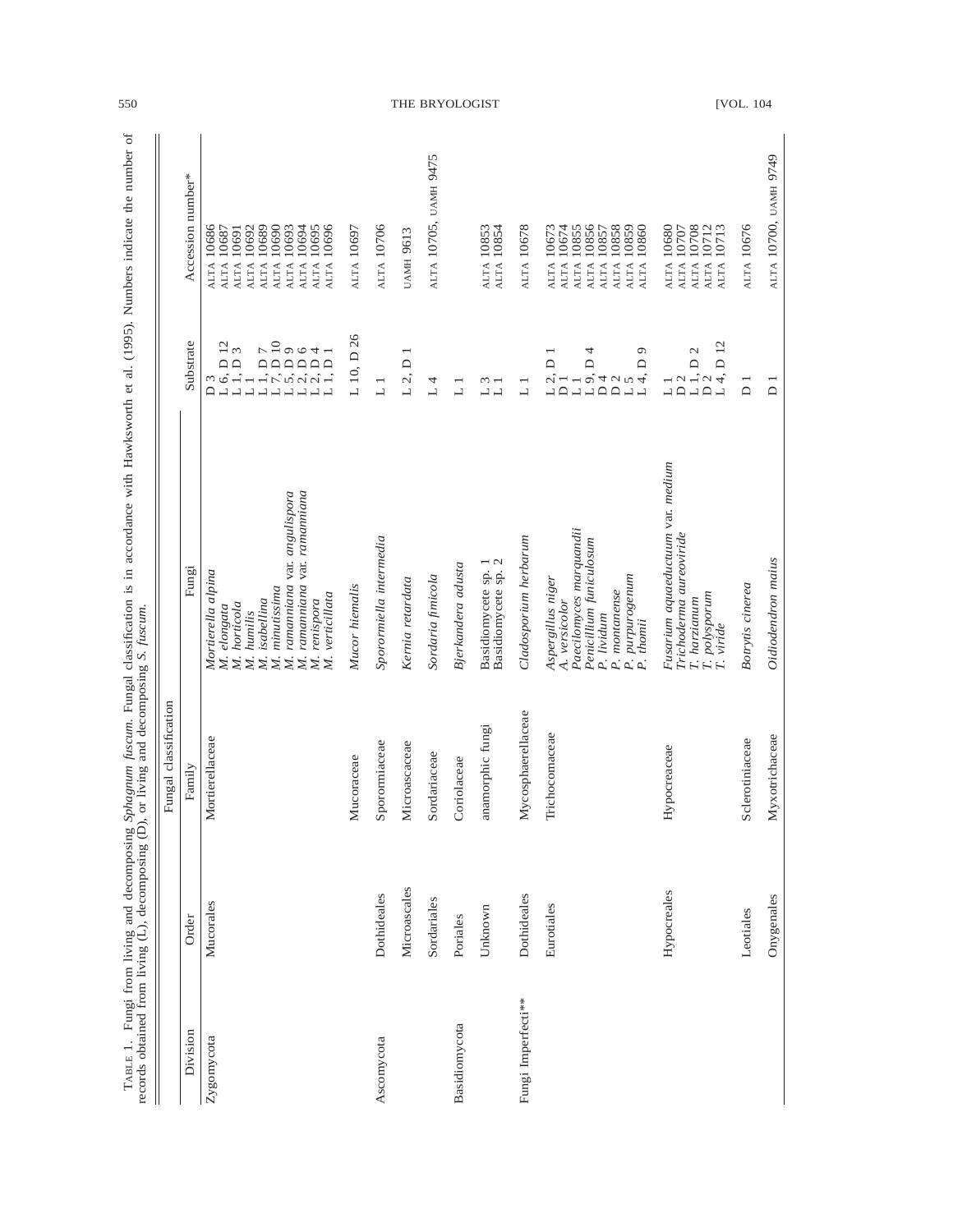|                     |                   | Fungal classification                                                                           |                                                                                                                                                                                                                      |                                                                                                                                                                                                                                                                  |                                                                                                           |
|---------------------|-------------------|-------------------------------------------------------------------------------------------------|----------------------------------------------------------------------------------------------------------------------------------------------------------------------------------------------------------------------|------------------------------------------------------------------------------------------------------------------------------------------------------------------------------------------------------------------------------------------------------------------|-----------------------------------------------------------------------------------------------------------|
| Division            | Order             | Family                                                                                          | Fungi                                                                                                                                                                                                                | Substrate                                                                                                                                                                                                                                                        | Accession number*                                                                                         |
|                     |                   |                                                                                                 | O. scytaloides                                                                                                                                                                                                       | L 2, D 1                                                                                                                                                                                                                                                         | UAMH 9750, 9751                                                                                           |
|                     | Ophiostomatales   | Ophiostomataceae                                                                                | Sporothrix state of Ophiostoma stenoceras<br>Sporothrix sp.                                                                                                                                                          | $\overline{D}$ 3<br>$\overline{D}$ 4                                                                                                                                                                                                                             | <b>UAMH 9753</b><br><b>UAMH 9752</b>                                                                      |
|                     | Trichosphaeriales | Trichosphaeraceae                                                                               | Monocillium constrictum                                                                                                                                                                                              | $\Box$                                                                                                                                                                                                                                                           | ALTA 10685                                                                                                |
|                     | Xylariales        | anamorphic fungus                                                                               | Nodulisporium sp.                                                                                                                                                                                                    | L1, D1                                                                                                                                                                                                                                                           | ALTA 10698                                                                                                |
| Mitosporic fungi*** |                   |                                                                                                 | Acremonium chrysogenum<br>Verticillium bulbillosum<br>V. cephalosporium<br>A. cf. curvulum<br>V. psalliotae<br>A. strictum<br>V. lecanii                                                                             | $L$ 2, $D$ 10<br>$L$ 2, D $7$<br>$\begin{array}{c} 2 \\ 0 \\ 1 \end{array}$<br>$\overline{\mathsf{D}}$<br>$\overline{\Omega}$<br>$\overline{D}$                                                                                                                  | CBS 102853, UAMH 9938<br>ALTA 10670<br>ALTA 10716<br>ALTA 10718<br>ALTA 10669<br>ALTA 10715<br>ALTA 10717 |
| Mycelia sterilia    |                   |                                                                                                 | Mycelium sterilium 9<br>Mycelium sterilium 6<br>Mycelium sterilium 8<br>Mycelium sterilium 4<br>Mycelium sterilium 2<br>Mycelium sterilium 3<br>Mycelium sterilium 5<br>Mycelium sterilium 7<br>Mycelium sterilium 1 | $\overline{D}$<br>$\begin{array}{c}\n\overline{a} & \overline{a} & \overline{a} \\ \overline{a} & \overline{a} & \overline{a}\n\end{array}$<br>$\begin{array}{c}\n\overrightarrow{a} \\ \overrightarrow{b} \\ \overrightarrow{c}\n\end{array}$<br>$\overline{a}$ |                                                                                                           |
|                     |                   | ** Asexual states of fungi with known ascomycete sexual states; *** Unknown taxonomic position. | * ALTA = University of Alberta Cryptogamic Herbarium, cBs = Centraalbureau voor Schimmelcultures, UAMH = University of Alberta Microfungus Herbarium and Collection;<br>Mycelium sterilium 10                        |                                                                                                                                                                                                                                                                  |                                                                                                           |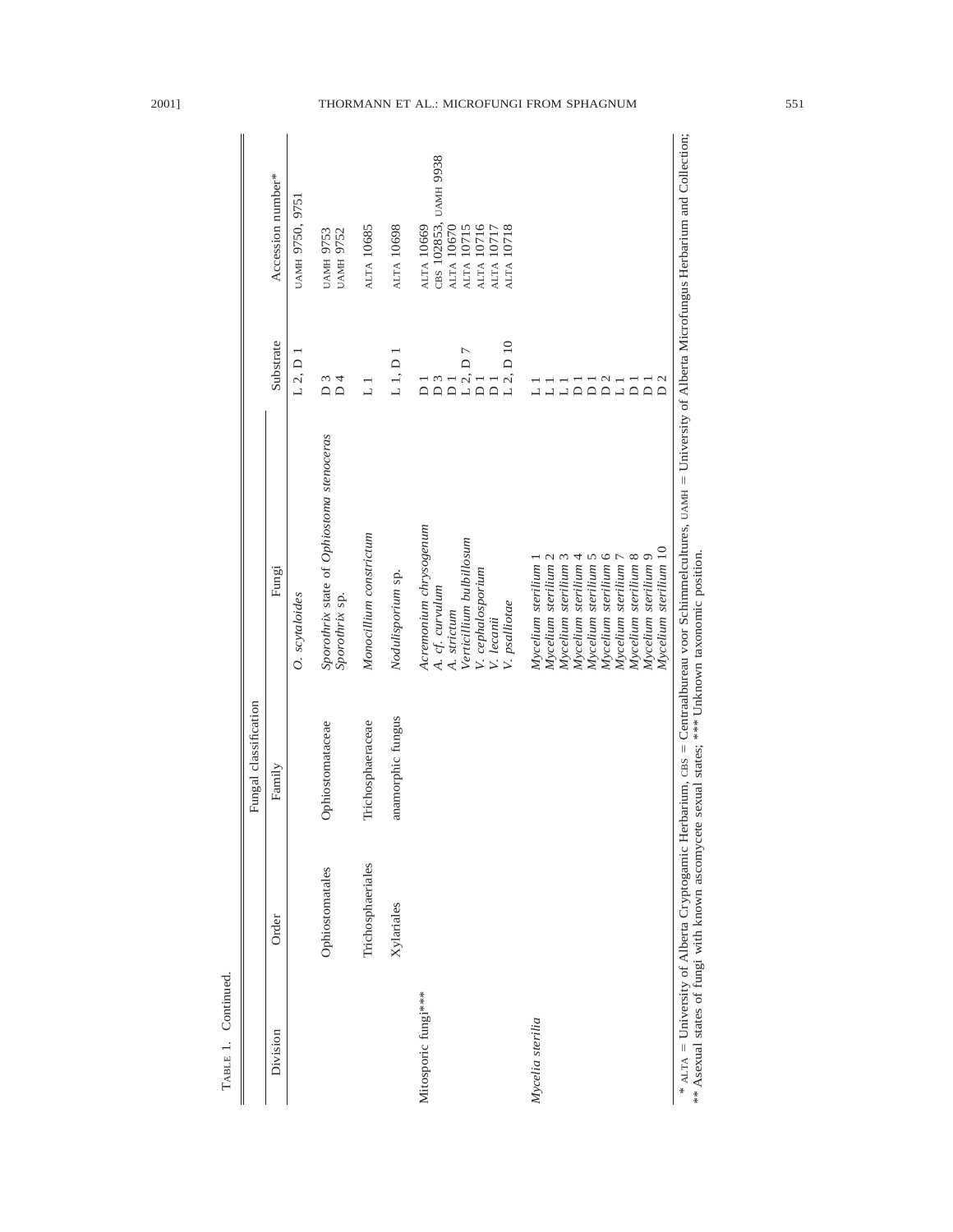552 THE BRYOLOGIST STEEPS IN THE RESOLUCE IN THE RESOLUCE IS A SET OF THE RESOLUCE OF THE BRYOLOGIST

cies of *Cortinarius* and *Lactarius* (Kernaghan & Currah 1998), growing among the bog bryophyte species. Hutchison (1990) produced enzymatic profiles of 95 ectomycorrhizal fungi and found few of them to be able to utilize plant structural polymers, such as lignin, cellulose, or pectin. Based on the limited enzymatic abilities of the two unidentified basidiomycetes in this study (Table 2), they may be ectomycorrhizal fungi as well; however, this is speculative and molecular studies are necessary to elucidate their identities. Nonetheless, ectomycorrhizal fungi are prevalent in peatlands (Thormann et al. 1999*b*) and also may contribute to the mineralization of peat.

We identified only one dematiaceous (darkly-colored) fungus, *Cladosporium herbarum,* in this study (Table 1). However, other dematiaceous species, such as species of *Alternaria* Nees: Fr., *Cladosporium* Link: Fr., and *Phialophora* Medlar among others, have been isolated from peat in the past (Christensen & Whittingham 1965; Dal Vesco 1974–75; Dooley & Dickinson 1971; McLennan & Ducker 1954; Nilsson et al. 1992; Thrower 1954). Two additional records were dematiaceous, *Mycelia sterilia* 3 and 8; however, these could not be named.

In a related study, *Alternaria alternata* (Fr.) Keissler, *Arthrinium* state of *Apiospora montagnei* Sacc., *Geotrichum* sp. Link: Fr., a newly described species — *Scleroconidioma sphagnicola* Tsuneda, Currah & Thormann (Tsuneda et al. 2000), and an unidentified dematiaceous fungus were isolated from a necrotic patch of *S. fuscum* from the same bog (A. Tsuneda pers. comm.). It is expected that *S. fuscum* from these necrotic patches harbor different suites of fungi than those of healthy-looking *S. fuscum,* but our data are insufficient to address this hypothesis.

So far, only a small geographical area has been surveyed and generally only aboveground bryophyte tissues have been examined for fungal epiand endophytes (Felix 1988), resulting in an incomplete picture of the richness of fungi on bryophytes. Furthermore, previous reports often provide only basic descriptive information about fungi associated with bryophytes (e.g., agarics or boletes). Alternatively, the ''peat'' mycota was investigated in Australian (McLennan & Ducker 1954; Thrower 1954), North American (Christensen & Whittingham 1965; Dooley & Dickinson 1971), and European (Dal Vesco 1974–75; Nilsson & Rülcker 1992, Nilsson et al. 1992) peatlands. However, peat consists of a heterogeneous assemblage of partially decomposed organic matter, including roots of different vascular plants, different mosses, and other microbes, and the specific origin of individual fungal taxa remains uncertain in those studies. Thus, neither type of study, descriptive or soil mycota

studies, provides information specific enough for bryologists and mycologists concerned with the occurrences of specific fungi on/in specific bryophyte species.

Carbon constitutes approximately 48% of *Sphagnum*-derived peat (Thormann et al. 1999*a*). This carbon is hypothesized to be mineralized at greater than current rates under a global warming scenario, releasing  $CO<sub>2</sub>$  into the atmosphere (Yavitt et al. 1993), suggesting that peatlands with their significant carbon deposits may provide a positive feedback to global warming. The fungi isolated in this study have the ability to degrade a variety of carbon sources (Table 2). For example, cellulose and lignin-like compounds constitute 38 and 30% of the structural polymers of *Sphagnum* or *Sphagnum*-derived peat, respectively (Turetsky et al. 2000; Yavitt et al. 1997). Thirty-two of 55 of our fungal taxa (58%) have the ability to utilize cellulose as a carbon source, while polyphenol oxidases, the enzymes required for the degradation of lignin and lignin-like substances, were detected in 13 of our taxa (24%) (Table 2). For example, *T. viride, P. thomii, Verticillium psalliotae, V. bulbillosum, Sordaria fimicola,* and *M. hiemalis* have broad enzymatic profiles (Table 2), were isolated predominantly from decomposing *S. fuscum* (Table 1), and likely contribute significantly to the mineralization of peat. Tsuneda et al. (2001) showed that *Oidiodendron maius* and *Acremonium cf. curvulum* are efficient decomposers of *S. fuscum* cell walls. Their modes of degradation differ in that *O. maius* decomposes all cell wall components simultaneously. In contrast, *A. cf. curvulum* shows a preferential decay mode, attacking first surficial cell wall components and then decaying underlying microfibrillar elements. Therefore, fungi have evolved specialized modes of decomposition of organic matter, making them important organisms in the decomposition of peat in peatlands.

Caution has to be taken when interpreting the enzymatic data compiled in Table 2. For example, different isolates of the same fungal species may exhibit different enzymatic profiles. Furthermore, the enzymatic ability of a fungus in vitro may differ from its ability in situ. In vitro data only indicate the enzymatic potential of the fungus under investigation.

Twenty-one of the 55 species (38%) in this study were isolated from decomposing *S. fuscum* exclusively, while 15 of the 55 fungal species (27%) were isolated from living *S. fuscum,* and the remaining 19 species (35%) were isolated from both living and decomposing *S. fuscum.* An annotated list of these fungi follows.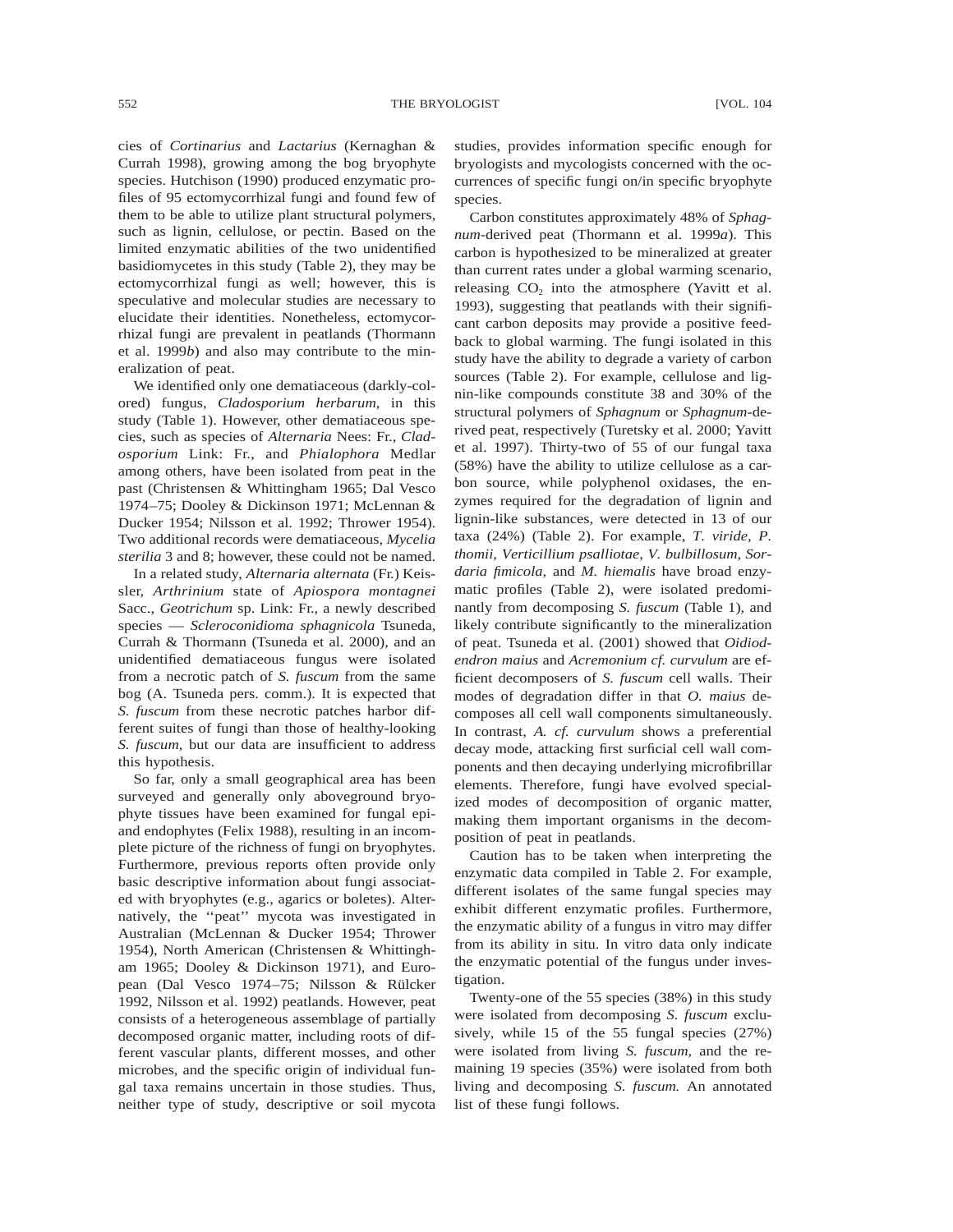TABLE 2. Enzymatic abilities, where known, of fungi isolated from living and decomposing *Sphagnum fuscum* from a bog in southern boreal Alberta, Canada. Other CHOs include xylans, sugars (sucrose, galactose, mannose, fructose, maltose), and paraffin, while phenolics include lignin and tannins. Enzymatic profiles are summarized from the literature and our studies (see text for references).

| Fungi                                     |                  | Cellulose Phenolics Starch Pectin Gelatin CHOs Chitin |        |                    |        | Other           |                 | Fats           |
|-------------------------------------------|------------------|-------------------------------------------------------|--------|--------------------|--------|-----------------|-----------------|----------------|
| Acremonium chrysogenum                    |                  | $\! + \!\!\!\!$                                       |        |                    |        | $^{+}$          |                 | $^{+}$         |
| A. cf. curvulum                           | $^{+}$           |                                                       | $^{+}$ |                    |        |                 |                 |                |
| A. strictum                               | $^{+}$           |                                                       |        |                    | $^{+}$ | $^{+}$          |                 |                |
| Aspergillus niger                         |                  | $^{+}$                                                | $^{+}$ |                    |        | $^{+}$          |                 | $^+$           |
| A. versicolor                             | $^{+}$           |                                                       | $^{+}$ | $^{+}$             |        | $^{+}$          |                 | $^{+}$         |
| Basidiomycete sp. 1                       | $^{+}$           | $\! + \!\!\!\!$                                       |        |                    |        |                 |                 |                |
| Basidiomycete sp. 2                       |                  | $^{+}$                                                |        |                    |        |                 |                 |                |
| Bjerkandera adusta                        |                  | $^{+}$                                                |        |                    |        |                 |                 |                |
| Botrytis cinerea                          | $^+$             | $^{+}$                                                |        | $^{+}$             |        | $^{+}$          |                 |                |
| Cladosporium herbarum                     | $^{+}$           | $^{+}$                                                | $^{+}$ | $^{+}$             |        |                 |                 |                |
| Fusarium aquaeductuum var. medium         | $^{+}$           | $^{+}$                                                |        |                    |        |                 |                 |                |
| Kernia retardata                          | $^{+}$           |                                                       | $^{+}$ |                    | $^{+}$ |                 |                 |                |
| Monocillium constrictum                   | $^{+}$           |                                                       | $^{+}$ |                    | $^{+}$ |                 |                 |                |
| Mortierella alpina                        |                  |                                                       |        |                    |        | $\! + \!\!\!\!$ | $\! + \!\!\!\!$ |                |
| M. elongata                               |                  |                                                       |        | $^{+}$             |        | $^{+}$          | $^{+}$          |                |
| M. horticola                              |                  |                                                       |        |                    |        |                 | $^{+}$          |                |
| M. humilis                                |                  |                                                       |        |                    |        | $^{+}$          | $^{+}$          |                |
| M. isabellina                             |                  |                                                       |        |                    |        | $^{+}$          |                 |                |
| M. minutissima                            |                  |                                                       |        |                    |        | $^{+}$          | $\! + \!\!\!\!$ |                |
| M. ramanniana var. angulispora            |                  |                                                       | $^{+}$ | $^{+}$             |        |                 |                 |                |
| M. ramanniana var. ramanniana             | $^{+}$           |                                                       | $^{+}$ | $^{+}$             |        | $\! + \!\!\!\!$ |                 |                |
| M. renispora                              |                  |                                                       |        |                    |        |                 |                 |                |
| M. verticillata                           |                  |                                                       |        |                    |        |                 | $^{+}$          |                |
| Mucor hiemalis                            | $^{+}$           |                                                       | $^{+}$ | $^{+}$             |        |                 |                 |                |
| Nodulisporium sp.                         | $\! + \!\!\!\!$  |                                                       | $^{+}$ |                    |        |                 |                 |                |
| Oidiodendron maius                        | $^{+}$           | $^{+}$                                                | $^{+}$ | $^{+}$             | $^{+}$ |                 |                 |                |
| O. scytaloides                            |                  | $^{+}$                                                | $^{+}$ | $^{+}$             |        |                 |                 |                |
|                                           |                  |                                                       | $^{+}$ |                    | $^{+}$ |                 | $^{+}$          |                |
| Paecilomyces marquandii                   | $^{+}$           |                                                       | $^{+}$ |                    |        | $^{+}$          |                 |                |
| Penicillium funiculosum                   | $^{+}$           |                                                       | $^{+}$ | $^{+}$             |        |                 |                 |                |
| P. lividum                                |                  |                                                       |        |                    |        |                 |                 |                |
| P. montanense                             |                  |                                                       |        |                    |        |                 |                 |                |
| P. purpurogenum                           | $^{+}$           |                                                       | $^{+}$ |                    |        |                 |                 |                |
| P. thomii                                 | $^{+}$<br>$^{+}$ |                                                       | $^{+}$ | $^{+}$             |        |                 |                 |                |
| Sordaria fimicola                         |                  |                                                       | $^{+}$ |                    |        |                 |                 |                |
| Sporormiella intermedia                   |                  |                                                       | $^{+}$ |                    |        |                 |                 |                |
| Sporothrix state of Ophiostoma stenoceras |                  | $^{+}$                                                | $^{+}$ | $\! + \!\!\!\!$    |        |                 |                 |                |
| Sporothrix sp.                            |                  |                                                       |        |                    | $^{+}$ |                 |                 |                |
| Trichoderma aureoviride                   | $^{+}$           |                                                       | $^{+}$ |                    | $^{+}$ |                 |                 |                |
| T. harzianum                              | $^{+}$           |                                                       | $^{+}$ |                    |        | $\! + \!\!\!\!$ |                 |                |
| T. polysporum                             | $^{+}$           |                                                       |        |                    | $^{+}$ | $^{+}$          |                 |                |
| T. viride                                 | $^{+}$           |                                                       | $^{+}$ | $^{+}$             | $^+$   |                 | $^{+}$          | $\overline{+}$ |
| Verticillium bulbillosum                  | $^{+}$           |                                                       | $^{+}$ |                    | $^{+}$ |                 |                 |                |
| V. cephalosporium                         | $\ddot{}$        |                                                       | $^{+}$ |                    | $^+$   |                 |                 |                |
| V. lecanii                                | $^{+}$           |                                                       | $^{+}$ | $^{+}$             |        |                 | $^{+}$          |                |
| V. psalliotae                             | $^{+}$           |                                                       | $^{+}$ |                    | $^{+}$ |                 |                 |                |
| Mycelium sterilium 1                      | $^{+}$           |                                                       |        |                    | $^{+}$ |                 |                 |                |
| Mycelium sterilium 2                      |                  |                                                       | $^{+}$ |                    | $^{+}$ |                 |                 |                |
| Mycelium sterilium 3                      |                  |                                                       |        |                    |        |                 |                 |                |
| Mycelium sterilium 4                      |                  | $^{+}$                                                | $^{+}$ |                    | $^+$   |                 |                 |                |
| Mycelium sterilium 5                      |                  |                                                       |        |                    |        |                 |                 |                |
| Mycelium sterilium 6                      | $^{+}$           |                                                       | $^{+}$ |                    |        |                 |                 |                |
| Mycelium sterilium 7                      |                  |                                                       |        |                    |        |                 |                 |                |
| Mycelium sterilium 8                      |                  | $^{+}$                                                |        | $^{+}$             |        | $^+$            |                 |                |
| Mycelium sterilium 9                      |                  | $^{+}$                                                |        | $\hspace{0.1mm} +$ |        | $^{+}$          |                 |                |
| Mycelium sterilium 10                     |                  | $^{+}$                                                |        | $^{+}$             |        | $^{+}$          |                 |                |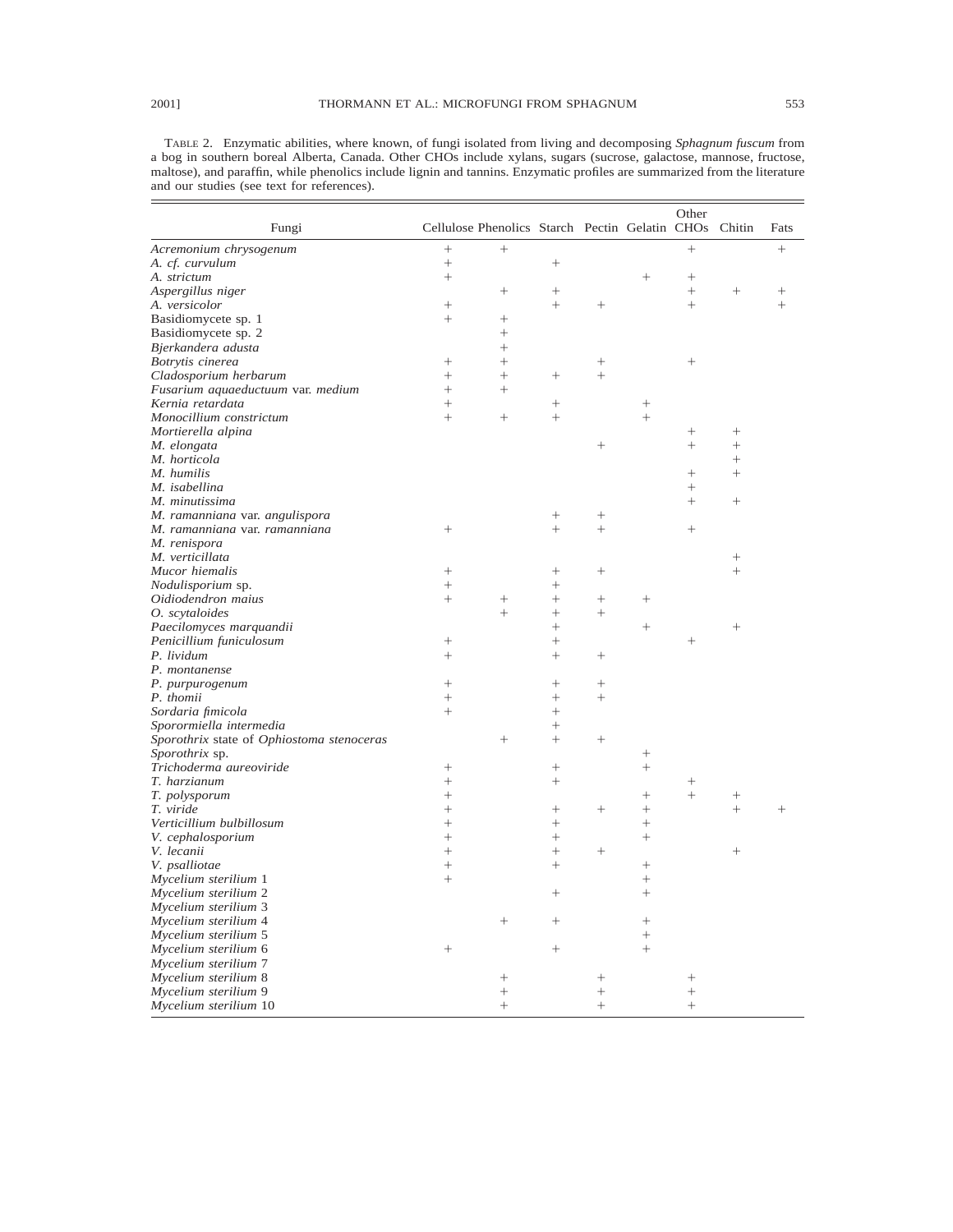## *ANNOTATED LIST OF FUNGI FROM LIVING AND DECOMPOSING* **SPHAGNUM FUSCUM** *PLANTS*

## *Acremonium chrysogenum* (Thisum. & Sukop.) W. Gams

Conidia ellipsoidal  $(2.8)$ –3.5– $(4.1)$   $\mu$ m  $\times$   $(1.0)$ –1.5–  $(1.9)$   $\mu$ m; widespread; reported from soil, decaying vegetation, marine water (Gams 1971), first report from *S. fuscum*; cellulolytic, lignolytic, utilizes fats and other carbohydrates (Gams 1971).

## *Acremonium* cf. *curvulum* W. Gams

Colony 13–21 mm in diam. after ten days on MEA; mycelium mostly submerged and appressed, few white tufts, reverse faint creamy-yellow to faint yellow-orange; phialides simple, smooth, no collarette, tapering towards apex,  $(20)$ –44– $(80)$  µm; conidia lightly to acutely curved, weakly apiculate at base, rounded at tip, sparsely produced,  $(5.0)$ –6.3– $(8.1)$   $\mu$ m  $\times$   $(1.3)$ –1.9– $(2.2)$   $\mu$ m; uncommon; reported from soil, water, vegetation (Gams 1971), first report from *S. fuscum*; cellulolytic, utilizes starch (this study).

Our isolates differ from *A. curvulum* because they are slower to sporulate, have scant aerial mycelium, and less intense coloration of the medium. Conidial and phialidic dimensions and growth rates are similar to *A. curvulum.* Our isolates were used in a study examining cell wall degradation of *S. fuscum* (Tsuneda et al. 2001).

## *Acremonium strictum* W. Gams

Conidia cylindric,  $(4.0)$ –4.4– $(5.7)$   $\mu$ m  $\times$   $(0.9)$ –1.5–  $(2.0)$   $\mu$ m; cosmopolitan; reported from soil, vegetation, wood, fungi, dung, jet fuel, aquatic habitats, human tissues, and air (Domsch et al. 1980), first report from *S. fuscum*; utilizes a variety of carbohydrates (Domsch & Gams 1969), cellulolytic, gelatinolytic (this study).

#### *Aspergillus niger* van Tieghem

Conidia globose, verrucose,  $(3.5)$ -4.8- $(5.4)$  µm; cosmopolitan; reported from soil, animals, human tissues, foods, decaying vegetation, and air (Domsch et al. 1980; Klich & Pitt 1994), first report from *S. fuscum*; chitinolytic (Kawasaki & Ito 1964), utilizes starch (Barton et al. 1972), fats, tannins, and other carbohydrates (Domsch et al. 1980).

## *Aspergillus versicolor* (Vuill.) Tiraboschi

Conidia globose, echinulate,  $(2.2)$ – $2.7$ – $(3.0)$   $\mu$ m; cosmopolitan; reported from soil, vegetation, animals, water, and foods (Domsch et al. 1980), first report from *S. fuscum*; weakly cellulolytic (Reese & Downing 1951), pectinolytic (Domsch et al. 1980), utilizes starch (Franz 1975) and a variety of carbohydrates (Trique 1968).

#### Basidiomycete sp. 1

Colonies 83 and 74 mm in diam. after seven days on MEA and PDA, respectively, reverse bleached; aerial mycelium white, patchy, floccose; hyphae smooth, hyaline,  $2.0-4.0 \mu m$  in diam.; clamp connections abundant; conidiophores absent or micronematous; arthroconidia hyaline, abundant, dry, aseptate, smooth, various shapes (rectangular, barrel-shaped, curved, edges rounded when mature), (4.0)–6.0–(16.0)  $\mu$ m  $\times$  (2.0)–3.0–(4.0)  $\mu$ m; odor sweet; exudate clear to golden-yellow, abundant, among aerial hyphae; isolated on PDA and PDA with benomyl; polyphenol oxidase negative, laccase positive, cellulolytic (this study).

### Basidiomycete sp. 2

Colonies 85 and 80 mm in diam. after seven days on MEA and PDA, respectively, reverse not bleached; aerial mycelium white, patchy; hyphae hyaline, smooth, 2.5–4.0 mm in diam.; clamp connections absent; conidiophores absent or micronematous; arthroconidia hyaline, abundant, dry, aseptate, smooth, various shapes (rectangular, barrelshaped, curved, branched, edges rounded when mature), abundant, dry,  $(3.0)$ –4.5– $(6.0)$  µm  $\times$   $(2.0)$ –2.5– $(3.0)$  µm; chlamydospores absent; odor absent; exudate absent; isolated on PDA with rose bengal; polyphenol oxidase negative, laccase positive (this study).

## *Bjerkandera adusta* (Willd.: Fr.) Karst.

Mycelium white, cottony-wooly, colony reverse bleached; clamp connections absent; arthroconidia hyaline, rectangular, abundant, dry,  $(5)$ –9– $(13)$  µm  $\times$   $(2.5)$ –  $3.0-(3.5)$   $\mu$ m; odor strong, sweet; cosmopolitan; from wood (Stalpers 1978), first report from *S. fuscum*; polyphenol oxidase positive, laccase positive (Stalpers 1978).

The presence of simple septa, the bleached colony reverse, strong odor, and a positive reactions for laccase separates this basidiomycete from other arthroconidial basidiomycetes (Stalpers 1978) and the mycoparasite *Geotrichopsis mycoparasitica* Tzean & Estey (Tzean & Estey 1991). Additionally, exudate absence, bleached colony reverse, sweet odor, clamp connection presence, and polyphenol oxidase synthesis separates *B. adusta* from basidiomycetes 1 and 2.

#### *Botrytis cinerea* Pers.: Pers.

Macroconidia pale brown, obovoid, smooth-walled, often with protuberant hilum,  $(10)$ –11– $(13)$   $\mu$ m  $\times$  (5)–6– $(7)$  $\mu$ m; microconidia globose, (2.4)–2.8–(3.2)  $\mu$ m; cosmopolitan; reported from vegetation, animal tissues, air, and soil (Domsch et al. 1980), first report from *S. fuscum*; cellulolytic (Basu & Ghose 1960), pectinolytic (Domsch & Gams 1969), utilizes tannin (Flanagan & Scarborough 1974) and other carbohydrates (Domsch et al. 1980).

#### *Cladosporium herbarum* (Pers.) Link: S. F. Gray

Conidia ellipsoidal to cylindric, ends rounded, verruculose, scars prominent,  $(2)$ –8– $(16)$   $\mu$ m  $\times$   $(2)$ –3– $(4)$   $\mu$ m; cosmopolitan; reported from vegetation, soil, aquatic habitats, dung, animal tissues, air, and food (Domsch et al. 1980), first report from *S. fuscum*; cellulolytic (Marsh et al. 1949), pectinolytic (Domsch & Gams 1969), utilizes lignin and starch (Domsch 1960).

#### *Fusarium aquaeductuum* var. *medium* Wollenw.

Phialides simple or branched near the base, septate,  $(58)$ –80–(119)  $\mu$ m; macroconidia curved to (sometimes) straight, (usually) tri-septate,  $(38)$ –44– $(52)$  µm  $\times$   $(3.8)$ –  $4.3-(5.0)$   $\mu$ m; microconidia ellipsoidal to slightly curved, (sometimes) septate,  $(6)$ -7- $(10)$   $\mu$ m  $\times$   $(1.5)$ -1.8- $(2.0)$  $\mu$ m; cosmopolitan; reported from water, sewage, fungal sporocarps, peat (Domsch et al. 1980), first report from *S. fuscum*; cellulolytic (Gersonde & Kerner-Gang 1968), utilizes polyphenolics (Barz et al. 1976).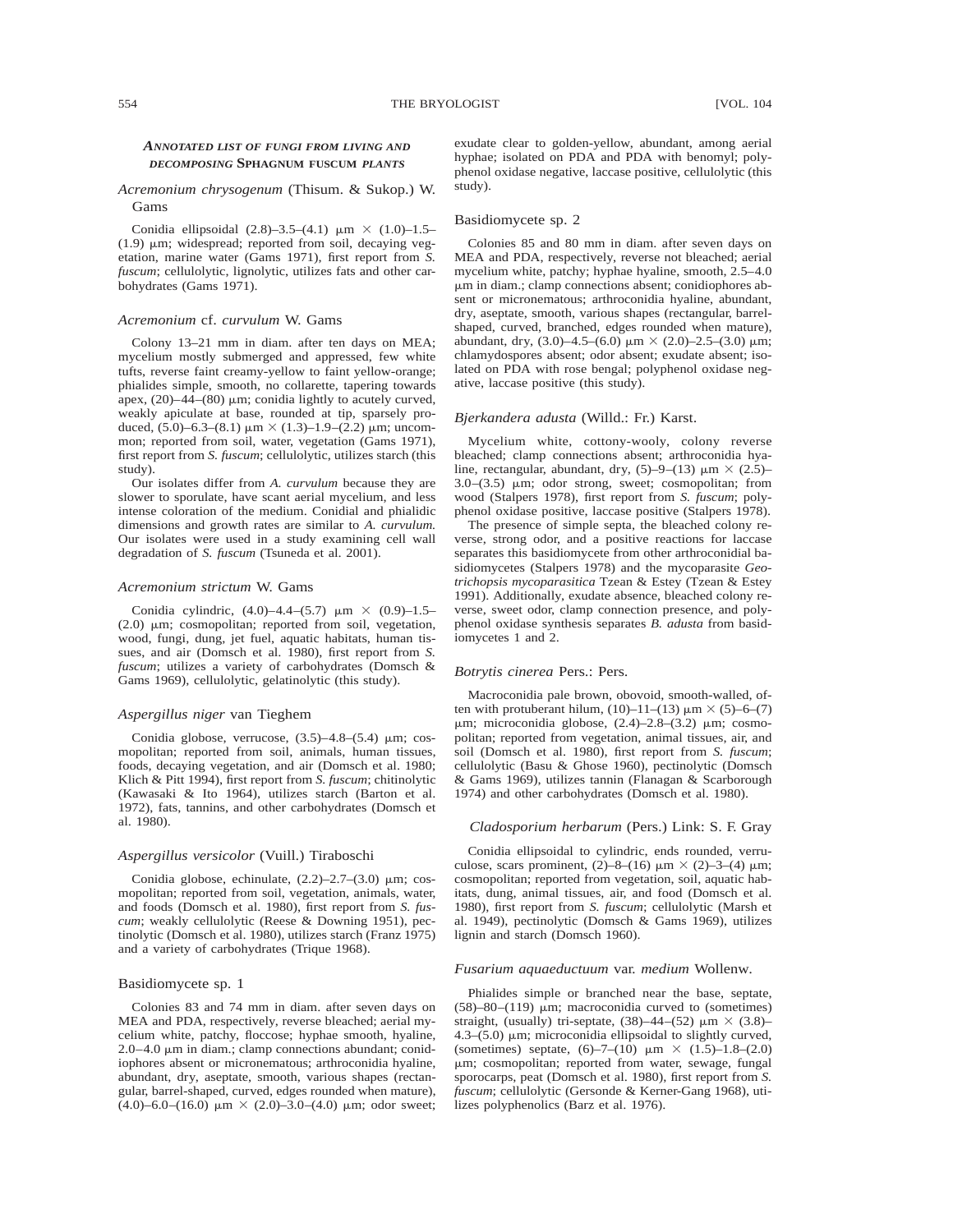## *Kernia retardata* Udagawa & Muroi

Ascomata black, globose to pyriform, non-ostiolate,  $(140)$ –185– $(250)$  µm; ascospores reddish-brown, singlecelled, reniform, smooth,  $(5.0)$ –5.4– $(6.0)$   $\mu$ m  $\times$   $(3.0)$ –  $4.3-(5.0)$  µm; uncommon; reported from decaying vegetation, foods, soil, dung, wood (Lumley et al. 2000), first report from *S. fuscum*; cellulolytic, gelatinolytic, utilizes starch (this study). Anamorph a *Scopulariopsis*; conidia  $(4.0)$ –5.9– $(7.0)$   $\mu$ m  $\times$   $(2.0)$ –2.3– $(2.5)$   $\mu$ m (ALTA 10703).

## *Monocillium constrictum* W. Gams

Colony faint orange to ochre; phialides simple, densely arranged along hyphae,  $(8)-11-(19)$  µm; conidia slightly curved, apex rounded, base apiculate,  $(4)$ –5– $(6)$   $\mu$ m  $\times$ (1.0)–1.4–(1.7)  $\mu$ m; cosmopolitan; reported from plants, air, fungal sporocarps (Gams 1971), first report from *S. fuscum*; cellulolytic, gelatinolytic, utilizes tannic acid and starch (this study).

#### *Mortierella alpina* Peyronel

Sporangiophores simple, swollen at the base; sporangiospores ellipsoidal to cylindric,  $(3.5)$ –4.1– $(5.0)$   $\mu$ m  $\times$  $(1.5)$ –2.2– $(2.5)$  µm; cosmopolitan; reported from soil (Domsch et al. 1980), first report from *S. fuscum*; chitinolytic (Domsch 1960), utilizes other carbohydrates (Mil'ko & Gabryushina 1968).

#### *Mortierella elongata* Linnem.

Sporangiophores simple or branched near the base; sporangiospores ellipsoidal to short-cylindric, (6.0)–8.2– (10.0)  $\mu$ m  $\times$  (3.0)–4.5–(6.0)  $\mu$ m; cosmopolitan; reported from soil, rhizosphere of plants (Domsch et al. 1980), first report from *S. fuscum*; weakly pectinolytic (Domsch & Gams 1969), chitinolytic (Jackson 1965), utilizes other carbohydrates (Mil'ko & Gabryushina 1968).

#### *Mortierella horticola* Linnem.

Sporangiophores simple or with one side-branch; sporangiola spheric to globose, spinulose,  $(8)$ -11- $(15)$   $\mu$ m; cosmopolitan; reported from soil, roots of herbaceous plants (Domsch et al. 1980), first report from *S. fuscum*; chitinolytic (Jackson 1965).

## *Mortierella humilis* Linnem.

Sporangiophores branched near the base; sporangiola spheric to globose, finely verrucose,  $(7)$ – $11$ – $(15)$   $\mu$ m; cosmopolitan; reported from a variety of soils and compost (Domsch et al. 1980), first report from *S. fuscum*; chitinolytic (Gray & Baxby 1968), utilizes other carbohydrates (Mil'ko & Gabryushina 1968).

## *Mortierella isabellina* Oudem. & Koning

Sporangiophores simple or branched; sporangiospores globose to slightly angular,  $(2.2)$ -2.6- $(3.1)$  µm; cosmopolitan; reported from soil and vegetation (Domsch et al. 1980), first report from *S. fuscum*; utilizes a variety of carbohydrates (Mil'ko & Gabryushina 1968).

#### *Mortierella minutissima* van Tieghem

Sporangiophores simple or branched near base; sporangiospores globose,  $(3.5)$ -4.0- $(5.0)$   $\mu$ m; cosmopolitan; reported from soil and wood (Domsch et al. 1980), first report from *S. fuscum*; chitinolytic (Gray & Baxby 1968), utilizes other carbohydrates (Mil'ko & Gabryushina 1968).

#### *Mortierella ramanniana* Möller

Sporangiophores simple or branched; sporangiospores angular, smooth,  $(2.4)$ -3.0- $(3.6)$  µm (var. *angulispora* (Möller) Linnem.) or oval to ellipsoid, smooth,  $(2.8)$ –3.3– (3.8) mm (var. *ramanniana* (Naumov) Linnem.); cosmopolitan; reported from soil, decaying vegetation, dung, and animal tissues (Domsch et al. 1980), first report from *S. fuscum*; pectinolytic, cellulolytic, utilizes starch (Flanagan & Scarborough 1974).

#### *Mortierella renispora* Dixon-Stewart

Sporangiophores simple, with a broad foot cell; sporangiospores globose to reniform,  $(1.5)$ -2.1- $(2.5)$   $\mu$ m  $\times$  $(4.0)$ – $4.1$ – $(4.5)$   $\mu$ m; cosmopolitan; reported from soil (Dixon-Stewart 1932; Mehrotra & Mehrotra 1964), first report from *S. fuscum.*

### *Mortierella verticillata* Linnem.

Sporangiophores verticillately branched; sporangiola spheric to globose,  $(7)$ –10– $(13)$   $\mu$ m; cosmopolitan; reported from soil and roots of plants (Domsch et al. 1980), first report from *S. fuscum*; chitinolytic (Gray & Baxby 1968).

## *Mucor hiemalis* Wehmer

Sporangiophores simple or slightly sympodially branched, up to 1.8 cm long; sporangiospores ellipsoidal, (4.8)–5.6–(7.0)  $\mu$ m  $\times$  (2.5)–3.1–(4.8)  $\mu$ m; cosmopolitan; reported from soil, vegetation, dung, and foods (Domsch et al. 1980), first report from *S. fuscum*; hemicellulolytic (Loub 1960), chitinolytic (Domsch 1960), pectinolytic (Domsch & Gams 1969), utilizes starch (Franz 1975).

#### *Nodulisporium* sp.

Colony grayish-brown, velvety towards margin, 20 mm in diam. after seven days on MEA; conidiophores branched,  $(46)$ –118– $(259)$  µm; conidiogenous cells  $(12)$ –  $18-(24)$  µm; conidia light brown, solitary, dry, truncate, ellipsoidal to obovoid,  $(3.2)$ –3.8– $(4.1)$   $\mu$ m  $\times$   $(1.3)$ –1.7–  $(2.1)$   $\mu$ m; the genus is cosmopolitan; species are reported from herbaceous plants, wood, decomposing plant materials (Deighton 1985; Ellis 1971); cellulolytic, utilizes starch (this study).

#### *Oidiodendron maius* Barron

Conidiophores (150)–260–(350)  $\mu$ m  $\times$  (1.8)–2.8–(3.8)  $\mu$ m; arthroconidia hyaline, (3.0)–3.6–(4.0)  $\mu$ m × (1.9)–  $2.1-(2.2)$  µm; cosmopolitan; reported from soil and roots of Ericaceae (Hambleton & Currah 1997), first report from *S. fuscum*; pectinolytic, cellulolytic, utilizes starch, gelatin, and tannic acid (this study). This isolate was used in a study examining the degradation of *S. fuscum* cell walls (Tsuneda et al. 2001).

#### *Oidiodendron scytaloides* Gams & Söderström

Conidiophores  $(35)$ –75– $(225)$  µm; arthroconidia hyaline,  $(2.0)$ -3.1- $(4.0)$   $\mu$ m  $\times$   $(1.3)$ -1.6- $(1.7)$   $\mu$ m; chlamydospores dark, ellipsoidal, finely verrucose, in terminal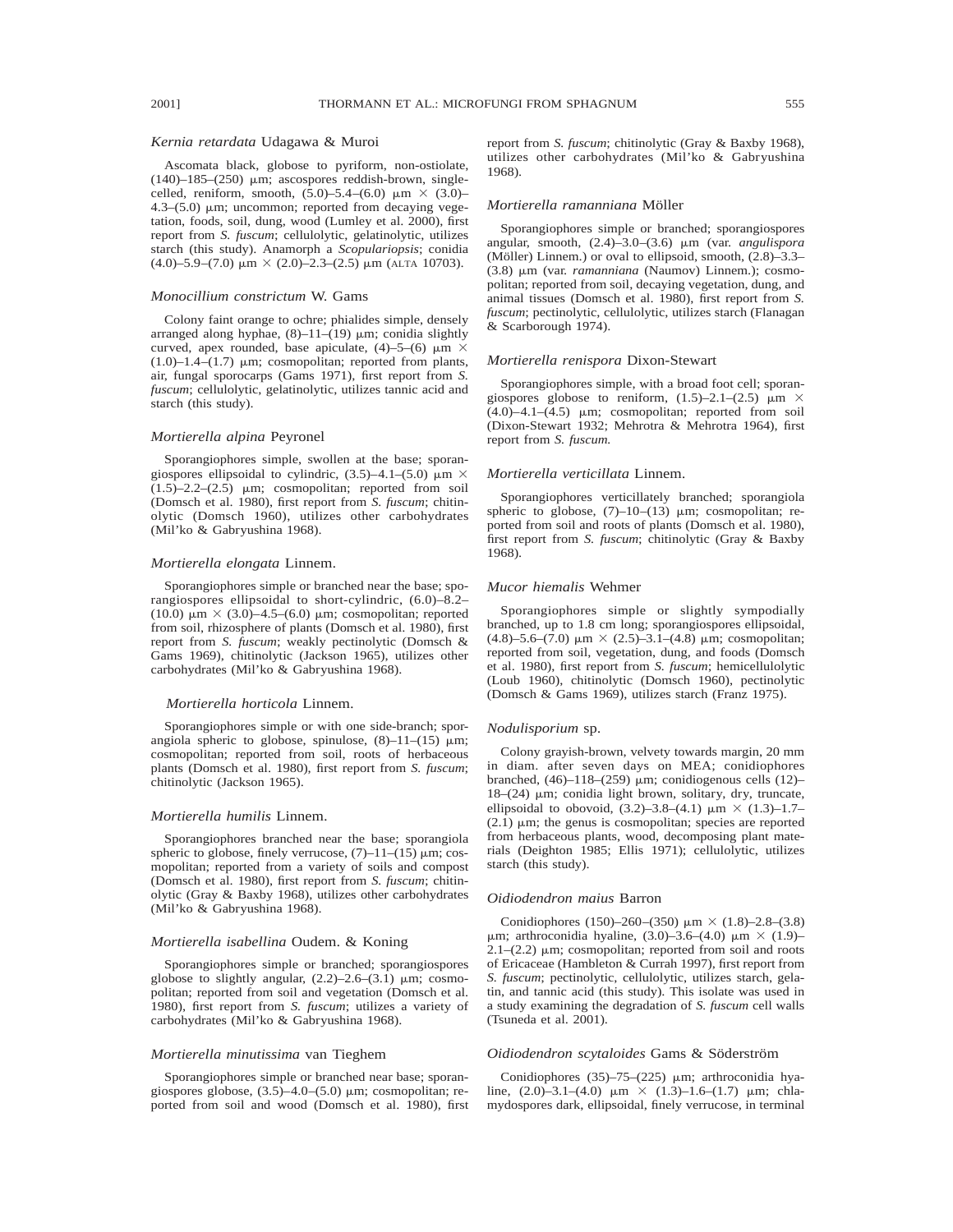## *Paecilomyces marquandii* (Massee) Hughes

Diffusible yellow pigment on MEA; phialides swollen at base with long, tapering neck,  $(9)$ –11– $(12)$  µm; conidia fusiform, in chains,  $(3.0)$ –3.6– $(4.3)$   $\mu$ m  $\times$   $(1.8)$ –2.1– $(2.5)$ mm; cosmopolitan; reported from soil (Domsch et al. 1980), first report from *S. fuscum*; gelatinolytic (Borut 1960), chitinolytic (Jackson 1965), utilizes starch (Franz 1975).

## *Penicillium funiculosum* Thom

Conidiophores biverticillate,  $(59)$ –74– $(140)$  µm; phialides acerose,  $(9)$ –11–(12)  $\mu$ m; conidia ellipsoidal to spheric,  $(2.5)$ -2.9- $(3.4)$   $\mu$ m; cosmopolitan; reported from soil (Pitt 1988), first report from *S. fuscum*; cellulolytic (Gochenaur 1975), utilizes various sugars (Dickinson & Boardman 1970) and starch (Dickinson & Boardman 1970).

#### *Penicillium lividum* Westling

Conidiophores monoverticillate, distinctly vesiculate, (150)–180–(240)  $\mu$ m; phialides ampulliform, (7)–9–(10) mm; conidia blue, broadly ellipsoidal, distinctly roughwalled,  $(3.3)$ –3.8– $(4.1)$  µm; cosmopolitan; reported from peatlands, undisturbed forest soils (Christensen & Backus 1961; Pitt 1988), first report from *S. fuscum*; cellulolytic (Franz & Loub 1959), pectinolytic, utilizes starch (Flanagan & Scarborough 1974).

#### *Penicillium montanense* Christensen & Backus

Conidiophores monoverticillate, distinctly vesiculate, (150)–180–(240)  $\mu$ m; phialides ampulliform, (9)–11–(12) mm; conidia grayish turquoise, spheric, distinctly spinose,  $(3.2)$ –3.6– $(4.1)$  µm; common; reported from bogs and conifer forests (Christensen & Backus 1962; Christensen & Whittingham 1965), first report from *S. fuscum.*

#### *Penicillium pupurogenum* Stoll

Diffusible red pigment on Czapek's Yeast Extract agar; conidiophores biverticillate,  $(95)$ -210- $(295)$  µm; phialides ampulliform,  $(8)-10-(12)$  µm; conidia spheric to ellipsoidal, rough-walled,  $(2.9)$ –3.2– $(3.5)$   $\mu$ m; cosmopolitan; reported from soil (Pitt 1988), first report from *S. fuscum*; cellulolytic, pectinolytic, utilizes starch (Flanagan & Scarborough 1974).

## *Penicillium thomii* Maire

Conidiophores monoverticillate, distinctly vesiculate,  $(280) - 310 - (370)$  µm; phialides ampulliform,  $(8) - 10 - (12)$ mm; conidia sub-spheric to ellipsoidal, rough-walled,  $(3.5)$ –4.0– $(4.5)$   $\mu$ m; cosmopolitan; reported from decaying vegetation, foods, fungi, soil (Pitt 1988); pectinolytic (Flanagan & Scarborough 1974), cellulolytic (Jefferys et al. 1953).

## *Sordaria fimicola* (Rob.) Ces. & de Not.

Ascospores dark brown to black, single-celled, broadly fusiform to ovoid and/or subglobose, germ pore, gelatinous sheath,  $(20)$ –23– $(26)$   $\mu$ m  $\times$   $(10)$ –13– $(15)$   $\mu$ m; cosmopolitan; reported from a variety of substrates, principally the dung of herbivores and soil (Domsch et al. 1980), first report from *S. fuscum*; cellulolytic, utilizes starch (this study).

## *Sporormiella intermedia* (Auersw.) Ahmed & Cain

Ascospores dark brown to black, multiseptate (typically triseptate) with constrictions at septa, gelatinous sheath, oblique germ slits,  $(50)$ –58– $(65)$   $\mu$ m  $\times$   $(10)$ –12– $(13)$   $\mu$ m; widespread; reported from herbivore and carnivore dung (Ahmed & Cain 1972), first report from *S. fuscum*; utilizes starch (this study).

## *Sporothrix* state of *Ophiostoma stenoceras* (Robak) Melin & Nannf.

Phialides simple, erect,  $(22)$ –30– $(43)$   $\mu$ m, with an inconspicuous conidiogenous denticle at apex; conidia hyaline, ovoid to fusiform,  $(3.2)$ –4.4– $(5.2)$   $\mu$ m  $\times$   $(1.1)$ –1.5– (1.9)  $\mu$ m; sexual state immature; cosmopolitan; reported from wood, herbaceous plants, human tissues, soil (de Hoog 1974), first report from *S. fuscum*; pectinolytic, utilizes starch, tannic acid (this study).

#### *Sporothrix* sp.

Mycelium hyaline when young, becoming purplish to black after 10 d on MEA, mycelium purple on cereal agar; phialides simple, erect,  $(3)$ –7– $(15)$  µm, conidiogenous denticle at apex,  $2-3 \mu m$  wide; phialidic conidia hyaline, ovoid to fusiform, single-celled, contain large oil body, (2.0)–2.8–(3.2)  $\mu$ m × (1.3)–1.8–(2.0)  $\mu$ m; lateral conidia pale brown, abundant, globose,  $(1.5)$ –2.5– $(3.2)$  µm. The genus is reported from soil, plants, human tissues, decomposing vegetation (de Hoog 1974); gelatinolytic, unable to utilize tannic acid, starch, or pectin (this study).

## *Trichoderma aureoviride* Rifai

Colony reverse golden to golden-yellow from needleshaped crystals in medium; conidia obovoid, smooth, (2.2)–3.9–(4.4)  $\mu$ m × (1.9)–2.6–(3.1)  $\mu$ m; cosmopolitan; reported from soil, vegetation, cork (Rifai 1969), first report from *S. fuscum*; cellulolytic, gelatinolytic, utilizes starch (this study).

#### *Trichoderma harzianum* Rifai

Conidia subglobose to oval, smooth, (2.2)–2.5–(3.0) mm; cosmopolitan; reported from soil, vegetation, paper, textiles, and jet fuel (Domsch et al. 1980); cellulolytic (Park 1976), utilizes starch (Franz 1975) and other carbohydrates (Domsch et al. 1980).

## *Trichoderma polysporum* (Link: Pers.) Rifai

Mycelium white, sterile hyphae extend beyond phialide apices; conidia ellipsoidal, smooth,  $(3.3)$ –3.6– $(4.0)$   $\mu$ m  $\times$ (1.4)–1.8–(2.1)  $\mu$ m; cosmopolitan; reported from soil, plant litter, rhizosphere of plants (Domsch et al. 1980), first report from *S. fuscum*; cellulolytic (Park 1976), weakly chitinolytic (Jackson 1965), utilizes a variety of sugars (Danielson & Davey 1973).

#### *Trichoderma viride* Pers.: S. F. Gray

Conidia green, globose, roughened,  $(3.2)$ –3.7– $(4.1)$   $\mu$ m; cosmopolitan; reported from soil, aquatic ecosystems,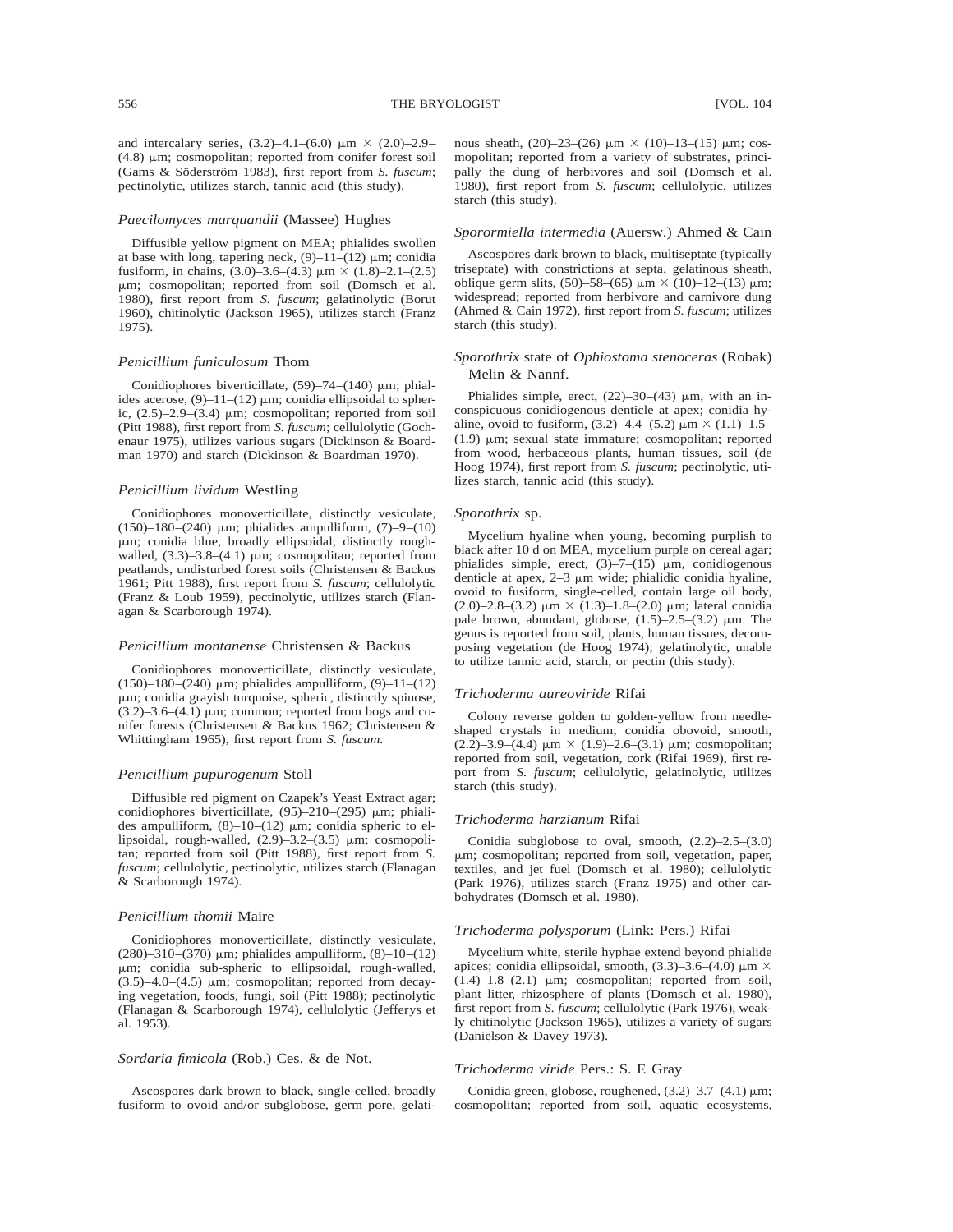vegetation, dung, foods, and animal tissues (Domsch et al. 1980); cellulolytic (Reese & Levinson 1952), pectinolytic (Domsch & Gams 1969), chitinolytic (Domsch 1960), gelatinolytic and utilizes starch (this study).

## *Verticillium bulbillosum* W. Gams & Malla

Conidia curved, in slimy heads, length variable, primary conidia often longer and more curved than secondary conidia,  $(2)$ –3– $(6)$   $\mu$ m  $\times$   $(1)$ –1– $(2)$   $\mu$ m; chlamydospores intercalary or terminal on lateral hyphae; uncommon; reported from soil, ectomycorrhizal fungi (Gams 1971); cellulolytic, gelatinolytic, utilizes starch (this study).

## *Verticillium cephalosporium* W. Gams

Conidia globose to subglobose,  $(2.0)$ –3.3– $(4.3)$   $\mu$ m  $\times$  $(1.0)$ –1.4– $(1.8)$  µm; uncommon; reported from soil (Gams 1971), first report from *S. fuscum*; cellulolytic, gelatinolytic, utilizes starch (this study).

## *Verticillium lecanii* (Zimm.) Vie´gas

Conidia cylindric to ellipsoidal, in slimy heads, (3.1)– 4.7–(6.5)  $\mu$ m × (1.6)–1.9–(2.2)  $\mu$ m; cosmopolitan; reported from soil, insects, plant litter (Domsch et al. 1980), first report from *S. fuscum*; cellulolytic, chitinolytic (Domsch 1960), pectinolytic, utilizes starch (Flanagan & Scarborough 1974).

#### *Verticillium psalliotae* W. Gams

Conidia sickle-shaped with pointed ends, in slimy heads,  $(5.2)$ –6.7– $(8.5)$   $\mu$ m  $\times$   $(1.0)$ –1.2– $(1.7)$   $\mu$ m; widespread; reported from fungi, dung, soil, and insects (Domsch et al. 1980), first report from *S. fuscum*; cellulolytic, gelatinolytic, utilizes starch (this study).

## *Mycelia sterilia*

Twelve records remained sterile in culture and could not be named. Morphological, physiological, and cultural characteristics were used to separate these into ten distinct taxa.

1.—Colonies 80 and 70 mm in diam. after seven days on MEA and PDA, respectively; mycelium white, patchy; hyphae hyaline, smooth,  $2.5-4.0 \mu m$  in diam.; benomyl tolerant; isolated on PDA with benomyl; cellulolytic, gelatinolytic, unable to utilize cellulose, pectin, starch, or tannic acid (this study).

2.—Colonies 12 and 8 mm in diam. after seven days on MEA and PDA, respectively; aerial mycelium white, patchy; hyphae hyaline, septate, smooth, forming coils,  $2.5-3.5$   $\mu$ m in diam.; isolated on PDA; gelatinolytic, utilizes starch, unable to utilize cellulose, pectin, or tannic acid (this study).

3.—Colonies 7 and 5 mm in diam. after seven days on MEA and PDA, respectively; aerial mycelium mouse grey, abundant; hyphae dematiaceous, septate, smooth, toruloid cells frequent, forming coils,  $2.5-3.0 \mu m$  in diam.; isolated on MA; unable to utilize cellulose, gelatin, pectin, starch, or tannic acid (this study).

4.—Colonies 82 and 70 mm in diam. after seven days on MEA and PDA, respectively; aerial mycelium white, scant; hyphae hyaline, septate, smooth,  $4.0-5.5 \mu m$  in diam.; chlamydospores abundant, smooth,  $8-10 \mu m$  in diam.; isolated on PDA; utilizes gelatin, starch, and tannic acid, unable to utilize cellulose or pectin (this study).

5.—Colonies 43 and 44 mm in diam. after seven days on MEA and PDA, respectively; aerial mycelium white, patchy; hyphae hyaline, septate, smooth, swollen near septa,  $4.0-5.5 \mu m$  in diam.; isolated on PDA; gelatinolytic, unable to utilize cellulose, pectin, starch, or tannic acid (this study).

6.—Colonies 83 and 78 mm in diam. after seven days on MEA and PDA, respectively; aerial mycelium white, patchy; hyphae hyaline, septate, smooth,  $2.5-3.0 \mu m$  in diam.; isolated on PDA; cellulolytic, gelatinolytic, utilizes starch, unable to utilize pectin or tannic acid (this study).

7.—Colonies 65 and 80 mm in diam. after seven days on MEA and PDA, respectively; aerial mycelium white, patchy; hyphae hyaline, septate, smooth, thick-walled, swollen near septa,  $2.5-4.0 \mu m$  in diam.; isolated on PDA with benomyl; unable to utilize tannic acid (this study).

8.—Colonies 85 mm in diam. after three days on MEA and PDA; aerial mycelium white, patchy; hyphae hyaline to tan, septate, smooth,  $5.5-9.0 \mu m$  in diam.; isolated on PDA with rose bengal; cellulolytic, gelatinolytic, utilizes starch, unable to utilize pectin or tannic acid (this study).

9.—Colonies 85 mm in diam. after three days on MEA and PDA; aerial mycelium white, patchy; hyphae hyaline, septate, smooth, forming coils,  $5.0-6.0 \mu m$  in diam.; hyphae hyaline, aggregates infrequent,  $25-40 \mu m$  in diam.; isolated on PDA with rose bengal; cellulolytic, gelatinolytic, utilizes starch, unable to utilize pectin or tannic acid (this study).

10.—Colonies 85 mm in diam. after three days on MEA and PDA; aerial mycelium white, patchy; hyphae tan, septate, smooth, 4.5–5.5  $\mu$ m in diam.; hyphal aggregates tan, abundant,  $50-100 \mu m$  in diam.; isolated on PDA with rose bengal; cellulolytic, gelatinolytic, utilizes starch, unable to utilize pectin or tannic acid (this study).

## **CONCLUSIONS**

Forty-five fungal species were identified in a systematic survey of microfungi associated with living and decomposing *S. fuscum.* Of these, 36 represent new records for fungi on *Sphagnum* and 45 species are new records for *S. fuscum.* These fungi showed varying abilities to utilize a variety of carbon sources and are important organisms in the mineralization of carbon in peatlands. Undoubtedly, there are many additional fungi that are associated with this bryophyte. Alternative culturing techniques, growth media, and growth conditions in future investigations will reveal additional fungal species and ultimately add to our understanding of the mycota associated with this dominant bog bryophyte species.

#### **ACKNOWLEDGMENTS**

Thanks are extended to Sean Abbott, Trevor Lumley, and Adrianne Rice for assistance in the laboratory. John Bissett's assistance with the identification of *Penicillium* species was invaluable and we thank him sincerely. We thank Scott Redhead and two anonymous referees for their time and effort reviewing previous versions of this manuscript. This project was funded by Natural Science and Engineering Research Council of Canada grants to RSC and SEB and a Canadian Circumpolar Research grant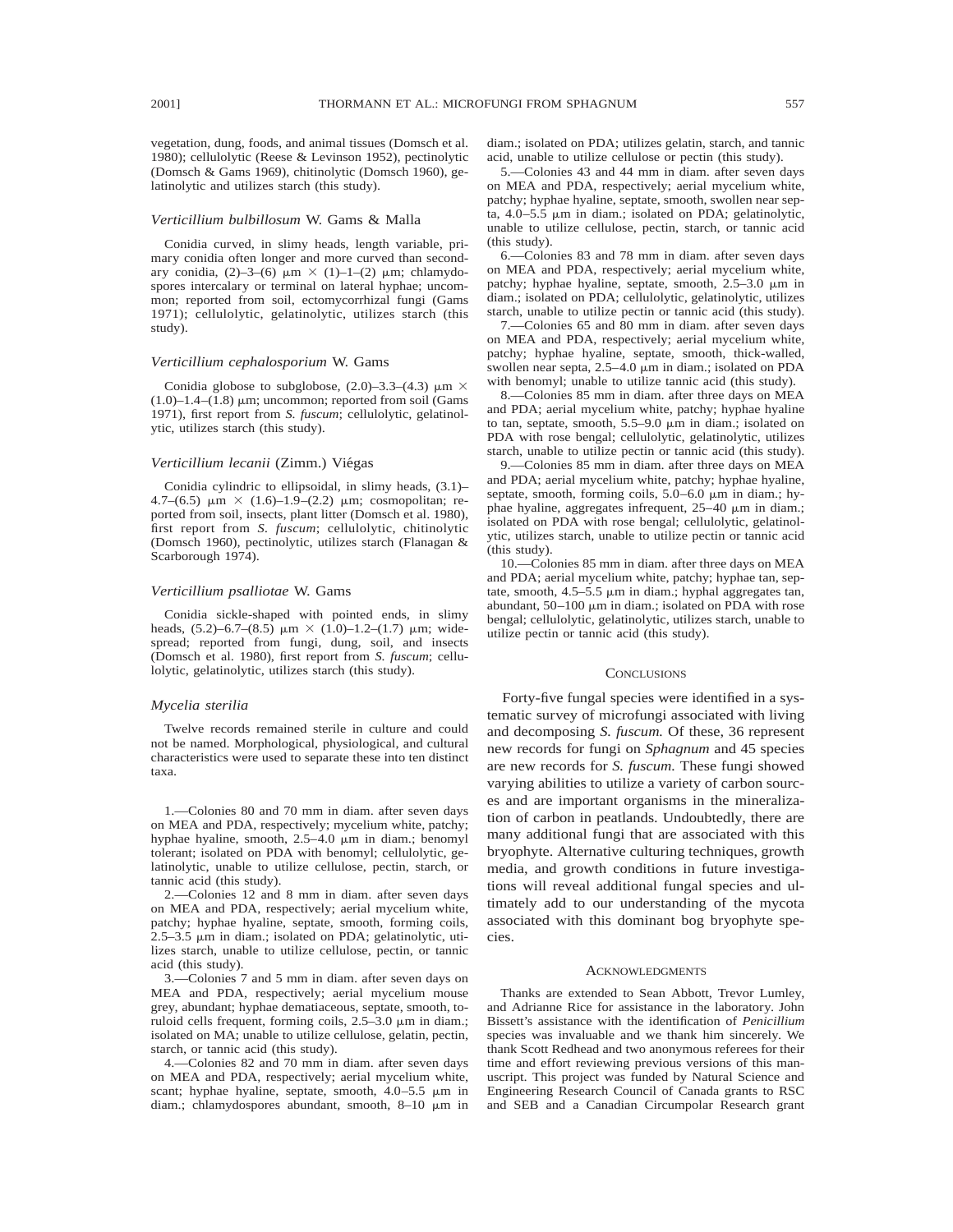from the Canadian Circumpolar Institute (University of Alberta), a Challenge Grants in Biodiversity research grant (jointly sponsored by the Department of Biological Sciences, University of Alberta, and the Alberta Conservation Association), and three Society of Wetland Scientists student research grants to MNT.

#### LITERATURE CITED

- AHMED, S. I. & R. F. CAIN. 1972. Revision of the genera *Sporormia* and *Sporormiella.* Canadian Journal of Botany 50: 419–477.
- BARTON, L. L., C. E. GEORGI & D. R. LINEBACK. 1972. Effects of maltose on glucoamylase formation by *Aspergillus niger.* Journal of Bacteriology 111: 771–777.
- BARZ, W., R. SCHLEPPHORST & J. LAIMER. 1976. Über den Abbau von Polyphenolen durch Pilze der Gattung *Fusarium.* Phytochemistry 15: 87–90.
- BASU, S. N. & S. N. GHOSE. 1960. The production of cellulase by fungi on mixed cellulosic substrates. Canadian Journal of Microbiology 6: 265–282.
- BORUT, S. 1960. An ecological and physiological study on soil fungi of the northern Negev (Israel). Bulletin. Research Council of Israel 8D: 65–80.
- CHRISTENSEN, M. & M. P. BACKUS. 1961. New or noteworthy Penicillia from Wisconsin soils. Mycologia 53: 451–463.
- ——— & ———. 1962. A new *Penicillium* from coniferous forest soils. Mycologia 54: 573–577.
- $-$  & W. F. WHITTINGHAM. 1965. The soil microfungi in open bogs and conifer swamps in Wisconsin. Mycologia 57: 882–896.
- CZASTUKHIN, V. Y. 1967. Decomposition of peat mosses by fungi. Mikologiya I Fitopatologiya 1: 294–303.
- DAL VESCO, G. 1974–1975. Funghi del suolo di un pianoro acquitrinoso in valle di cogne (Aosta). Allionia 20: 81–92.
- DANIELSON, R. M. & C. B. DAVEY. 1973. Carbon and nitrogen of *Trichoderma.* Soil Biology and Biochemistry 5: 505–515.
- DE HOOG, G. S. 1974. The genera *Blastobotrys, Sporothrix, Calcarisporium,* and *Calcarisporiella gen. nov.* Studies in Mycology 7: 1–84.
- DEACON, J. W. 1984. Introduction to Modern Mycology, 2nd ed. Blackwell Scientific Publications, Oxford, U.K.
- DEIGHTON, F. C. 1985. Some species of *Nodulisporium.* Transactions of the British Mycological Society 85: 391–395.
- DICKINSON, C. H. & F. BOARDMAN. 1970. Physiological studies of some fungi isolated from peat. Transactions of the British Mycological Society 55: 293–305.
- & G. H. Maggs. 1974. Aspects of the decomposition of *Sphagnum* leaves in an ombrophilous mire. New Phytologist 73: 1249–1257.
- DIXON-STEWART, D. 1932. Species of *Mortierella* isolated from soil. Transactions of the British Mycological Society 17: 208–220.
- DOMSCH, K. H. 1960. Das Pilzspektrum einer Bodenprobe. 3. Nachweis der Einzelpilze. Archiv für Mikrobiologie 35: 310–339.
	- $&$  W. GAMS. 1969. Variability and potential of a soil fungus population to decompose pectin, xylan and carboxymethyl-cellulose. Soil Biology and Biochemistry 1: 29–36.

- & T.-H. ANDERSON. 1980. Compendium of Soil Fungi, Vols. 1 and 2. Academic Press, London. DOOLEY, M. & C. H. DICKINSON. 1971. The ecology of fungi in peat. Irish Journal of Agricultural Research 10: 195–206.

- ECOREGIONS WORKING GROUP. 1989. Ecoclimatic regions of Canada, first approximation. Canada Committee on Ecological Land Classification, Ecological Land Series, No. 23. Sustainable Development Branch, Canadian Wildlife Service, Conservation and Protection, Environment Canada, Ottawa, ON.
- ELLIS, M. B. 1971. Dematiaceous Hyphomycetes. Commonwealth Mycological Institute, Kew, Surrey, U.K.
- FELIX, H. 1988. Fungi on bryophytes, a review. Botanica Helvetica 98: 239–269.
- FLANAGAN, P. W. & A. M. SCARBOROUGH. 1974. Physiological groups of decomposer fungi on tundra plant remains, pp. 159–181. *In* A. J. Holding (ed.), Soil Organisms and Decomposition in Tundra. Tundra Biome Steering Committee, Stockholm.
- FRANZ, G. 1975. Temperaturansprüche mikroskopischer Bodenpilze aus klimatisch und geographisch verschiedenen Standorten. Zeitschrift für Pflanzenernährung und Bodenkunde 1: 73–87.
- FRANZ, H. & W. LOUB. 1959. Bodenbiologische Untersuchungen an Walddüngungsversuchen. Zentralblatt für das Gesamte Forstwesen 76: 129–162.
- GAMS, W. 1971. *Cephalosporium*-artige Schimmelpilze (Hyphomycetes). Gustav Fischer Verlag, Stuttgart.
- $-$  & B. E. SÖDERSTRÖM. 1983. Oidiodendron scy*taloides n. sp.* Cryptogamie, Mycologie 4: 239–243.
- GERSONDE, M. & W. KERNER-GANG. 1968. Untersuchungen an Moderfäule-Pilzen aus Holzstäben nach Freilandversuchen. Material und Organismen 3: 199–212.
- GOCHENAUR, S. E. 1975. Distributional patterns of mesophilous and thermophilous microfungi in two Bahamian soils. Mycopathologia 57: 155–164.
- GORHAM, E. 1991. Northern peatlands: role in the carbon cycle and probable responses to climatic warming. Ecological Applications 1: 182–195.
- GRAY, T. R. G. & P. BAXBY. 1968. Chitin decomposition in soil. 2. The ecology of chitinoclastic micro-organisms in forest soil. Transactions of the British Mycological Society 51: 293–309.
- HAMBLETON, S. & R. S. CURRAH. 1997. Fungal endophytes from the roots of alpine and boreal Ericaceae. Canadian Journal of Botany 75: 1570–1581.
- HAWKSWORTH, D. L., P. M. KIRK, B. C. SUTTON & D. N. PEGLER. 1995. Ainsworth & Bisby's Dictionary of the Fungi, 8th ed. International Mycological Institute, CAB International, Cambridge University Press, Cambridge, U.K.
- HUTCHISON, L. J. 1989. Absence of conidia as a morphological character in ectomycorrhizal fungi. Mycologia 81: 587–594.
- ———. 1990. Studies on the systematics of ectomycorrhizal fungi in axenic culture. II. The enzymatic degradation of selected carbon and nitrogen compounds. Canadian Journal of Botany 68: 1522–1530.
- JACKSON, R. M. 1965. Studies of fungi in pasture soils. 3. Physiological studies on some fungal isolates from root surface and from organic debris. New Zealand Journal of Agricultural Research 8: 878–888.
- JEFFERYS, E. G., P. W. BRIAN, H. G. HEMMING & B. LOWE. 1953. Antibiotic production by the microfungi of acid heath soils. Journal of General Microbiology 9: 314– 341.
- KAWASAKI, C. & Y. ITO. 1964. Hydrolysis of chitin by fungal enzyme preparations. Journal of Fermentation Technology, Osaka 42: 212–215.
- KERNAGHAN, G. & R. S. CURRAH. 1998. Ectomycorrhizal